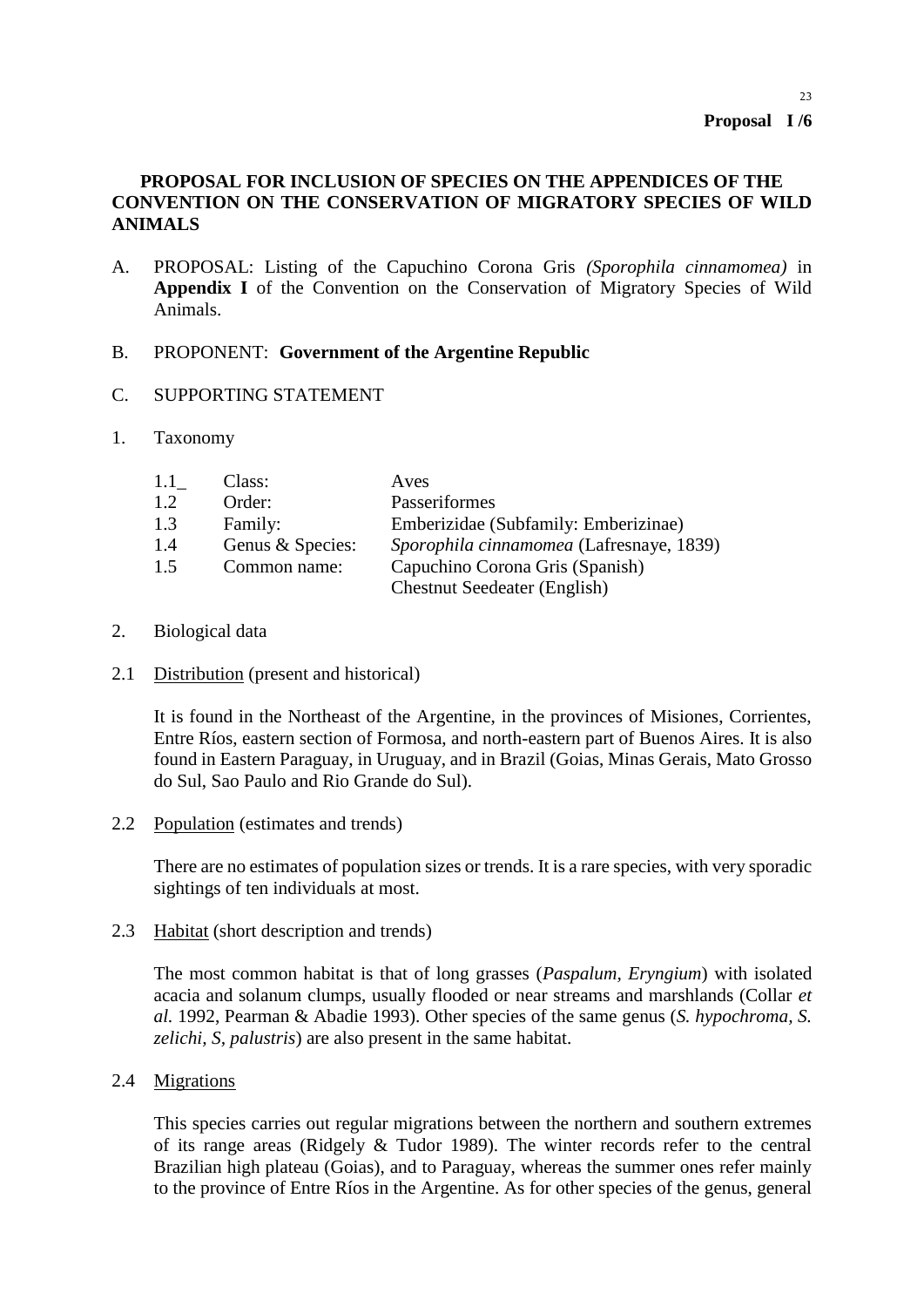# **Proposal I /6**

range and migration zones are linked to the influence of the Paraná, Paraguay and Uruguay Rivers. There is confirmation that the migration of individuals of the species, together with related *S. palustris, hypochroma, ruficollis* and *hypoxantha* reaches the central eastern part of Brazil (for instance Sick 1985). Latitudinal migration along the corridors provided by the Paraná-Paraguay and Uruguay rivers constitutes a behaviour shared with some species of the *Sporophila* genus as well as other species of the same family. We know little about their movements, though a recent study gave an idea of the importance of the migration of this group of species (Di Giacomo & Contreras 1998).

# 3. Threat data

### 3.1 Direct threats

The species, as other species of the same genus, is coveted by bird collectors and dealers.

### 3.2 Habitat destruction

The habitat of the species is under direct threat due to changes in land use, at present from grazing fields for cattle to eucalyptus plantations. We do not know what are going to be the consequences of the draining of the marshlands where the species has been sighted. In the wintering area, in the Brazilian plateau, only 5% of the total surface has not undergone changes (Cavalcanti 1988).

### 3.3 Indirect threats

Intoxication by pesticides in Entre Ríos province, also affecting doves (*Zenaida auriculata*) has been observed, though the toxicity effects on this species are unknown (Iolster & Krapovickas 1999). In the eastern part of the province of Córdoba, the frequent sprinkling of the sides of wire fences with pesticides and herbicides in order to keep locusts and weeds under control, is the likely cause of the abandoning of nests by the *Sporophila* species, which often nest there, as observed (personal observation by Di Giacomo).

#### 3.4 Threats connected especially with migrations

In the wintering zone in the Brazilian plateau, only 5% of the surface has not suffered any alteration (Cavalcanti 1988). It may well be that these species of the *Sporophila* genus have a phenology which adjusts to the periodic fluctuations of the water levels of the Paraná-Paraguay rivers and the consequent changes in substratum and vegetation. Far reaching changes to the complex river dynamics (such as those caused by dams, for instance) might affect more severely the environment of the species than any direct low scale intervention (such as the disappearance of the natural grazing lands) because of the migratory character of these species (Di Giacomo & Contreras 1999).

# 3.5 National and international utilisation

The species of the *Sporophila* genus are often caged, on account of their singing abilities and their colourful plumage. Capuchino de Corona Gris is a species much sought after by commercial hunters.

#### 24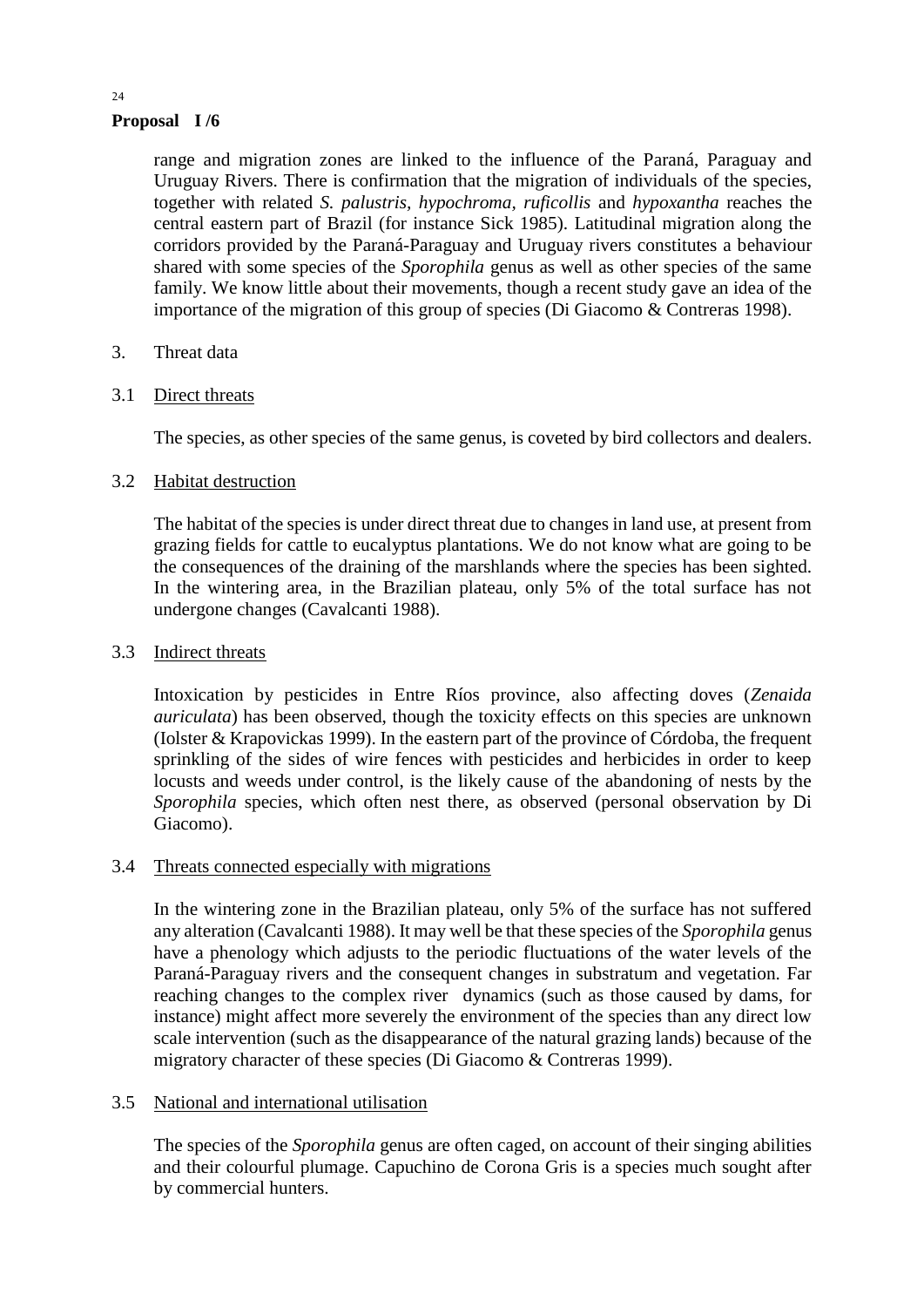**Proposal I /6** 25

# **4. Protection status and needs.**

# 4.1 National protection status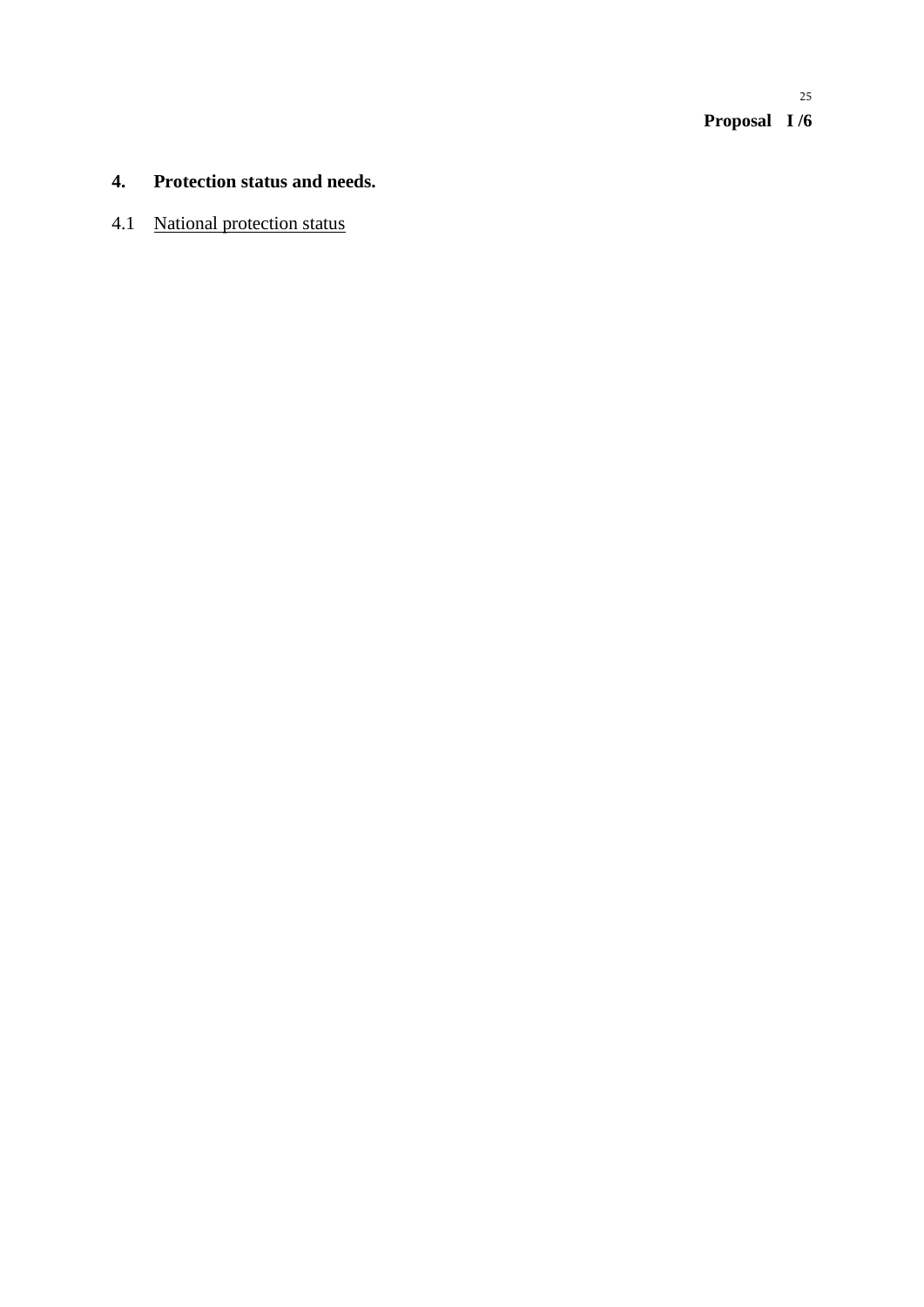# **Proposal I /6**

To date the species has been recorded in the following protected areas: El Palmar National Park, (Entre Ríos), Iguazú National Park (Misiones), Otamendi Strict Nature Reserve (Buenos Aires), El Bagual Private Ecological Reserve (Formosa), and Costanera Sur Nature Reserve (Buenos Aires). In Argentina the species is considered to be of vulnerable status (Fraga 1997) in the Red Data Book, and is considered to be a rare species by the National Wild Fauna Directorate (Dirección de Fauna Silvestre Nacional).

# 4.2 International protection status

The species has a near threatened status (Collar et al 1992) but at present it is being considered for inclusion in the list of endangered species (BirdLife International, in preparation). Not listed by CITES.

#### 4.3 Additional protection needs

All commercial capture must be prohibited, as well as any commercial dealing in this species and in others of the same genus which might be under permanent threat. It is also important, in the management of this group of threatened species, to consider the importance of the idea of environmental planning and regulation in rural areas with greater activity (in the vicinity of roads and rivers). For this purpose account should be taken of the need to preserve some areas of unused grazing lands, for instance, and to appropriately manage the land to the side of roads, the shores of streams and the borders of clumps of trees, which are all used by the species for protection and reproduction. We must try to acquire more information on the selection of habitat, shelter food and migration in order to detect the causes of the likely decrease of the population.

5. Range States

Argentina, Paraguay, Brazil, Uruguay.

- 6. Comments by the range states
- 7. Other comments
- 8. References

Birdlife International. Globally Threatened Species Programme. Cambridge (en prep.). Chebez, J.C. 1994. Los que se van. Ed. Albatros.

- Collar, N.J., L.P. Gonzaga, N. Krabbe, A. Madroño Nieto, L.G. Naranjo, T.A. Parker III & D. Wege. 1992. Threatened Birds of the Americas. The ICBP/IUCN Red Data Book. Smithsonian Inst. Press.
- Di Giacomo, A.S. & J.R. Contreras. 1998. Movimientos estacionales en el género *Sporophila*. Pp. 20, Libro de Resúmenes, X Reunión Argentina de Ornitología, Mar del Plata, Buenos Aires.
- Di Giacomo, A.S. & J.R. Contreras. 1999. Diversidad de aves en el centro-sur de Sudamérica: la importancia del eje fluvial Paraguay-Paraná. Pp. 25, Libro de Resúmenes, I Reunión Internacional sobre Biodiversidad Iberoamericana: el Chaco y las Sabanas Inundables. Pamplona, España.
- Fraga, R.M. 1997. Aves, Pp. 157-219 en Fernandez et al. Libro rojo de mamiferos y aves

26